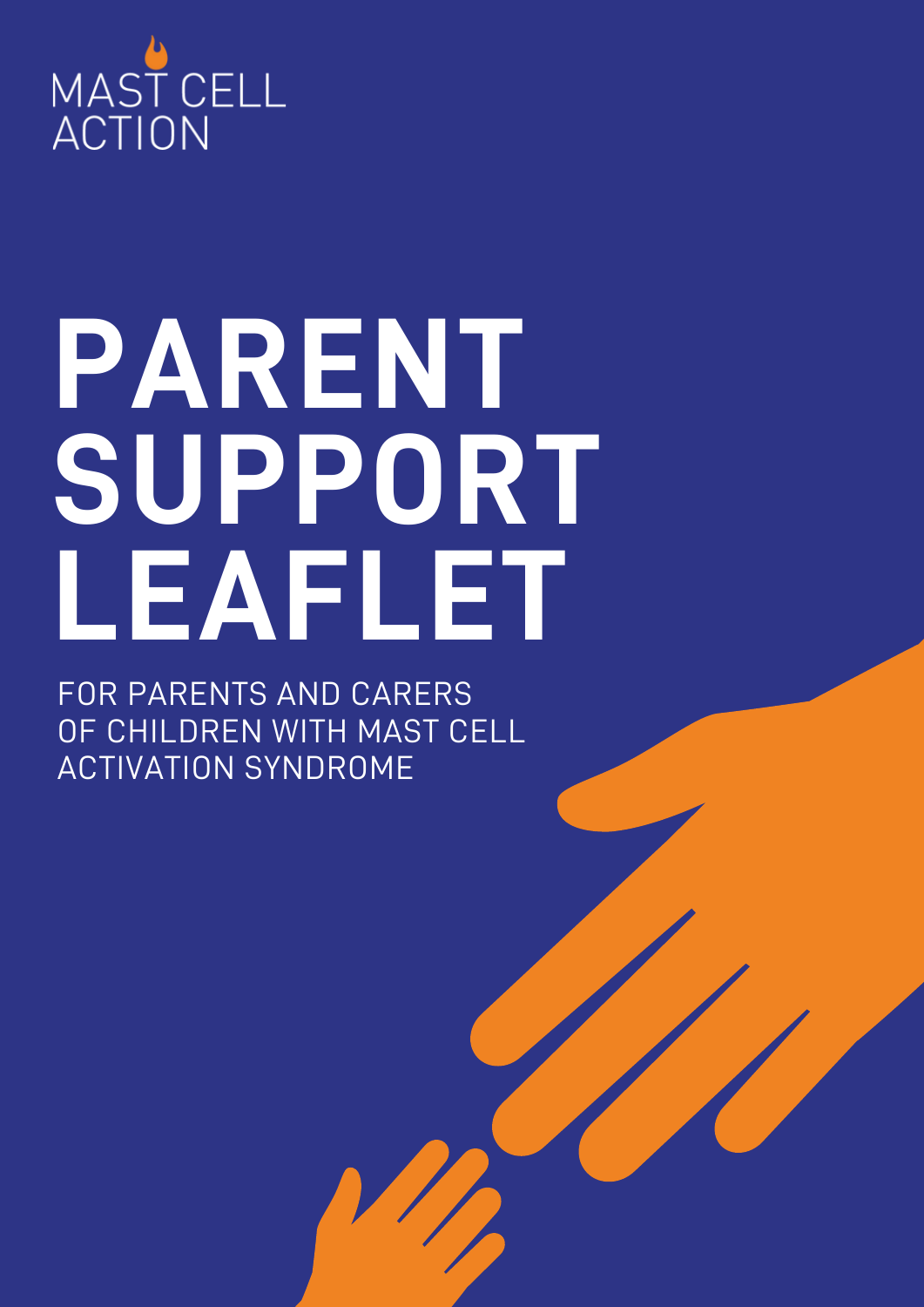## **WELCOME**

## **TO THE MAST CELL ACTION WELLBEING LEAFLET FOR PARENTS**

**This leaflet has been developed to help support parents and carers of children living with systemic mast cell activation and Mast Cell Activation Syndrome (MCAS). It provides suggestions for how to care for your personal mental wellbeing whilst caring for someone with MCAS, and shares ideas and suggestions for how to communicate and support each other as a family.**

Experiencing challenges to our mental well-being and mental health are a common part of being human. This can range from the worries that we all experience as part of everyday life, to more serious conditions where we might need to seek extra support and specialised help.

We also know that challenges with our mental health and wellbeing can be especially magnified when dealing with chronic health conditions.

MCAS is a particularly challenging condition, with many people experiencing difficulties in understanding the condition themselves, explaining it to others and finding informed professionals who are able to recognise and diagnose the symptoms.

Even following a diagnosis, identifying the right treatment can also present its own challenges. It is therefore not surprising that living with this condition and/or caring for someone with the condition can impact relationships, your ability to cope and your overall mental and physical health.

It is understandable that parents may experience a number of negative emotions. The life they envisaged and the relationship they expected with their children may be impacted. For example, family trips or bike rides – things that may appear uncomplicated for a 'typical' child – can require extra planning and result in anxiety and even fear. However, just because these experiences are not as imagined does not mean that we cannot find new ways to have special experiences.

In this leaflet, and other resources, we hope to share ideas and suggestions that support a positive way of thinking and approaching a new way of family life, whilst accepting the challenges that may lay ahead.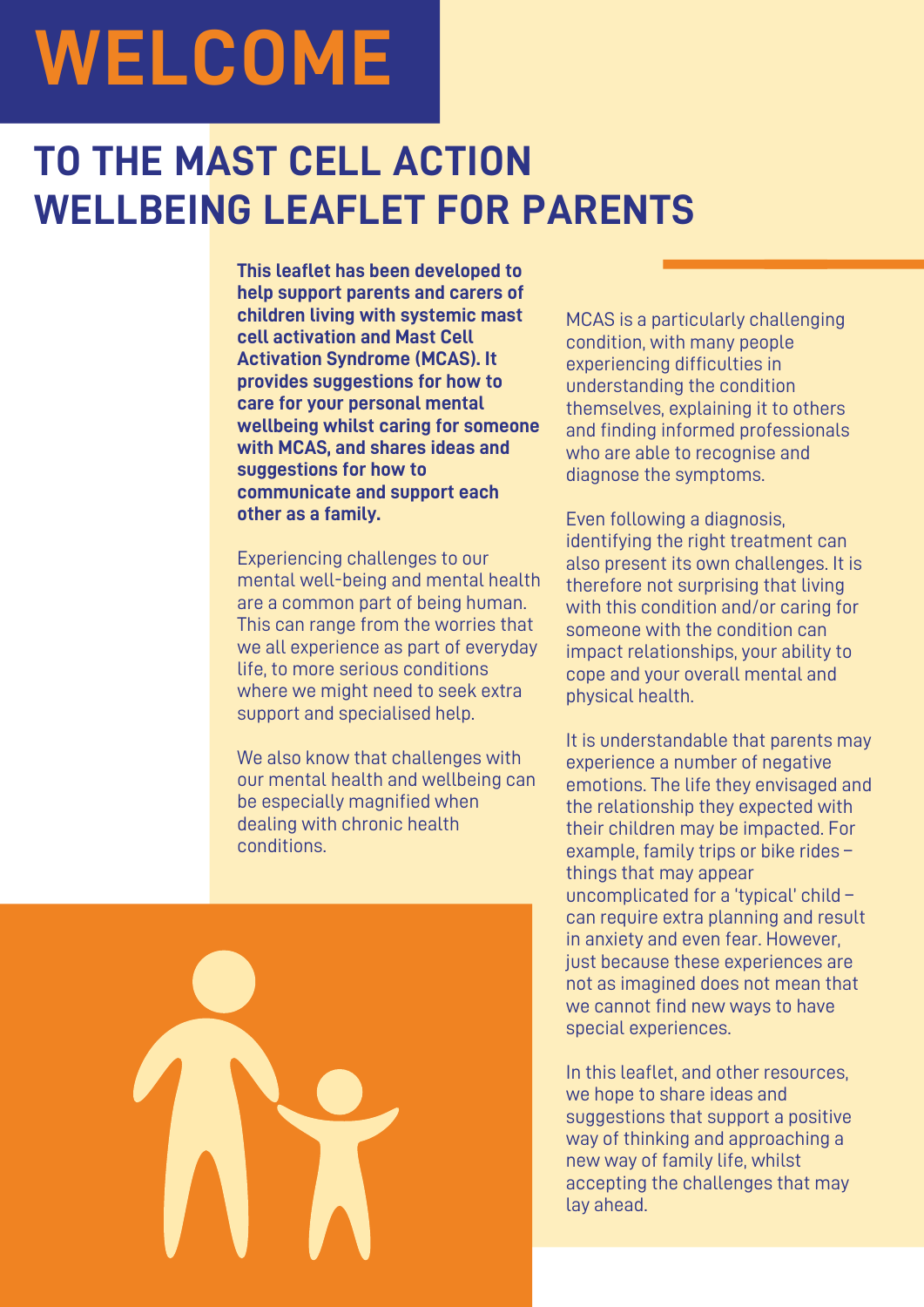## **COMMUNITY QUOTES**

**Other parents from our MCAS community would like to share some of their feelings and experiences with you:**

#### "I don't know why I feel angry.

Nobody put us in this situation so it seems odd because there isn't anyone to be angry at, but I am angry that this is happening to us."

#### **"Some days I feel like I have got this and other dayshavingachildwithMCASisjusttoomuch.**

The unknowns for the future, the unpredictability, the thoughtless comments from others and the glares from people when you are checking labels and administering medications out in public. The strain on mine and my partners relationship; the constant anxiety."

#### **"He's far braver than me.**

I shed far more tears for him than he does for himself - he's used to feeling ill now. He doesn't really know any different, and that makes meverysad."

It is vital that you look after yourself at the same time you are looking after others around you. It can be challenging to support a child with additional needs and accessing support could help alleviate some of these challenges.

In addition to this leaflet and accompanying materials, a variety of resources for you and your child are also available on our website, www.mastcellaction.org.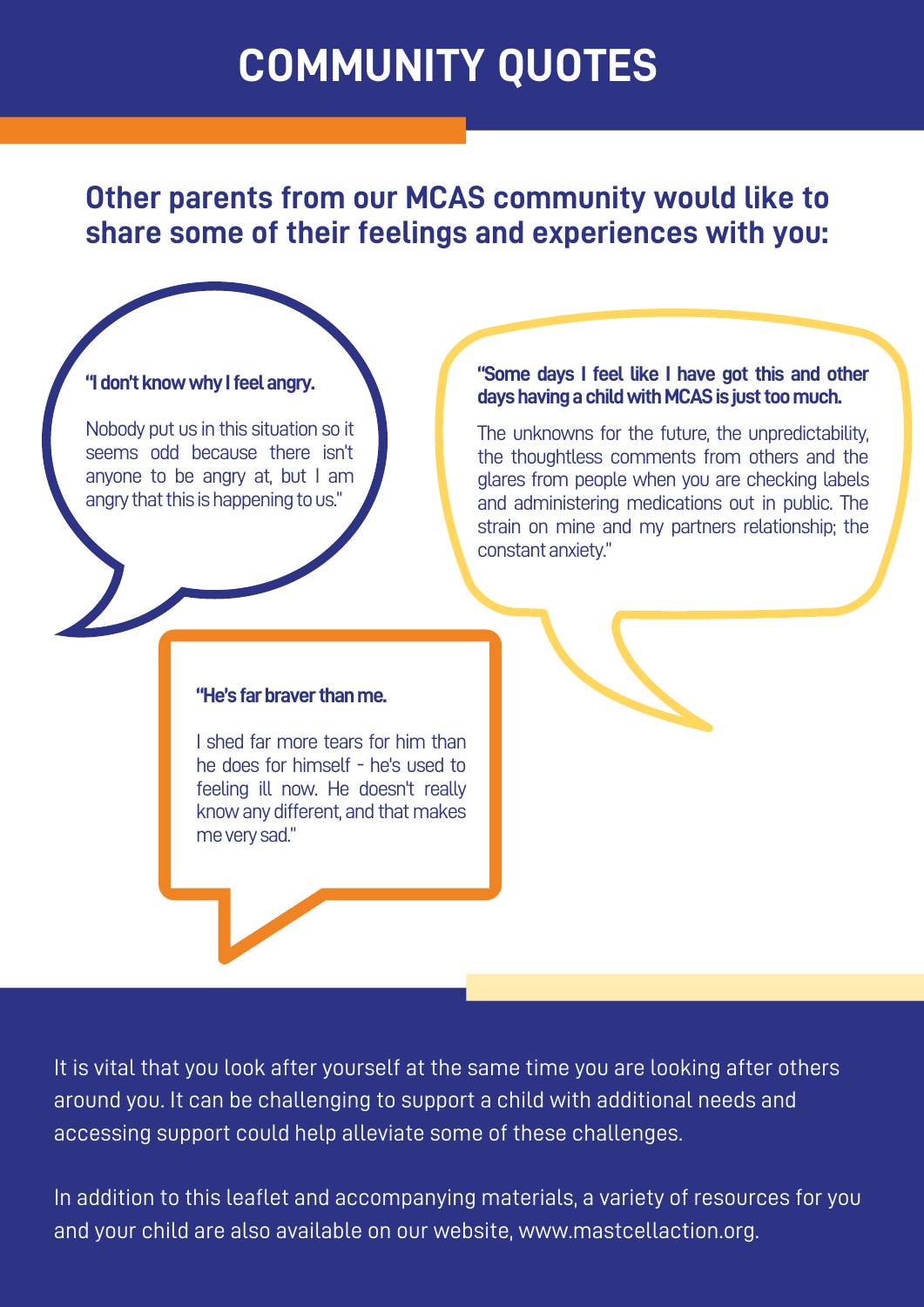## **RECOGNISING AND DEALING WITH SPECIFIC FEELINGS OF...**

### **1 . GUILT**

Guilt is a completely understandable emotion to experience, but it is really important to understand that you are not to blame. You didn't choose or cause this, and any feelings of guilt are an indication of the care and love that you feel for your child.

Caring for a child with additional needs can be emotionally and physically exhausting. In order to do this well, you need to take especially good care of yourself. You shouldn't feel guilty for taking time for yourself when you need it. In fact, you should feel that taking time for yourself is the right thing to do. In an emergency, you always need to put your own oxygen mask on first. This is important to remember, as you cannot give to others what you don't have yourself. Find ways to refuel and top up your tank and ensure you take the opportunities for self-care.

#### **STRESS & OVERWHELM 2 .**

Being stressed and feeling overwhelmed are very natural experiences. You might find it helpful to make a list of what you feel you have to do; identifying what you can control and writing these down. As human beings, we often find comfort in predictability and routine, and this can make us feel safe. Living with a condition that causes sudden and drastic change is stressful. Learning to focus on what we can control can reduce feelings of helplessness. Perhaps using a diary or planner and looking at the time you have available (and identifying what you can potentially give away to others) may help. Sometimes thinking about the things we have to do can be more overwhelming than doing them and we often have more time than we think we do.

We have included a 'Perceived Stress Scale' tool on our website to help you to assess how well you feel you are coping with the demands of your day-to-day life and to give you an idea of your current level of wellbeing. Seeking additional resources and support (what you can give yourself back) is always very important to balance your life. Ensuring that these natural experiences do not become more permanent is also vital, as living with long term stress can give way to stronger feelings of anxiousness and depression. Please don't hesitate to seek more specialised help if you need it.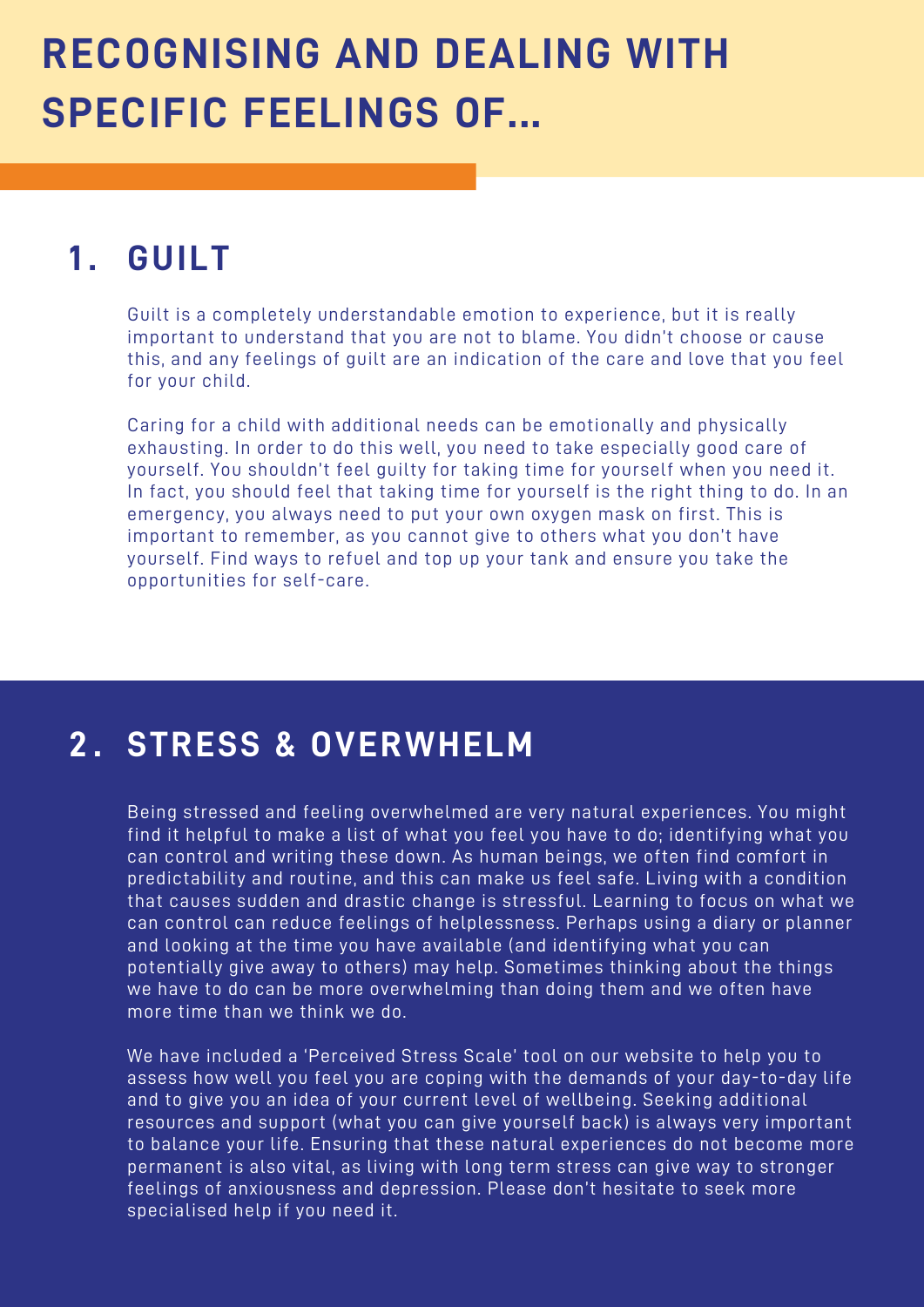### **ANXIETY & HYPERVIGILANCE 3 .**

Anxiety because of MCAS might be something that your whole family is feeling, as this is a challenging and often unpredictable condition to live with. It may help to remember that anxiety (and vigilance) is an important way the body and mind works to provide us with protection, and helps us to avoid things that could be dangerous. For example, our body reacts to pain to warn us there is a problem. Our mind is wired for fight or flight to protect us against threat, and stress can be a useful part of being human. Being vigilant is a sign of being a good parent and it is natural to want to ensure the safety of your child. However, being hypervigilant and overly anxious can be detrimental to your physical and mental health. It is important to find a balance between reducing possible threats, whilst preserving your child's independence and a curiosity about the world.

With MCAS, threats to children are changeable and often different from their peers. There are ways you can help to take control of the environment and make yourself and them feel safe and calm. It can also be useful to reflect and take time to figure out what is a real and what is a perceived threat.

Sometimes when we have been living with fear and anxiety for a long time these emotions can become "hard wired" into our brains and bodies. There are things that we can do to start to create more positive pathways and thoughts in our minds. In particular, finding ways to look for the positives, rather than seeing and feeling the negatives. We have provided ideas of things that you might enjoy doing as a family to build this positivity further on in this leaflet.

#### **DEPRESSION 4 .**

Depression is a common mental health issue, which can be triggered by stressful events. Being concerned for the safety of your child could understandably impact your mood. It can be helpful to identify any potential triggers for depression.

In some cases, there can be a physiological or physical explanation for feelings of depression. For example, lack of sleep or sunlight (as we see in seasonal affective disorder). In such cases psychological approaches might not be as helpful, and it would be better to address the underlying cause, such as improving your sleep. Changes in our mood can also be impacted by things we are not aware of i.e. air pressure, lack of vitamins or changes in the weather. Keeping a journal can be useful in tracking mood, identifying early signs of change and noticing when your mood is lifting. This can help to give hope and show progress.

Feelings of loneliness and isolation can negatively impact depression and anxiety. Unfortunately, when we are depressed we are less likely to reach out and talk to others who could offer us the support we need. When we are feeling depressed, intrusive thoughts may be common and also prevent us from reaching out, for example; "I am a burden" or "I need to deal with this by myself".

It is important to remember that our depression-based thinking is often not accurate and you are valuable and doing the best you can. Finding useful ways to remind yourself of this can help. Just remember that the storm will pass.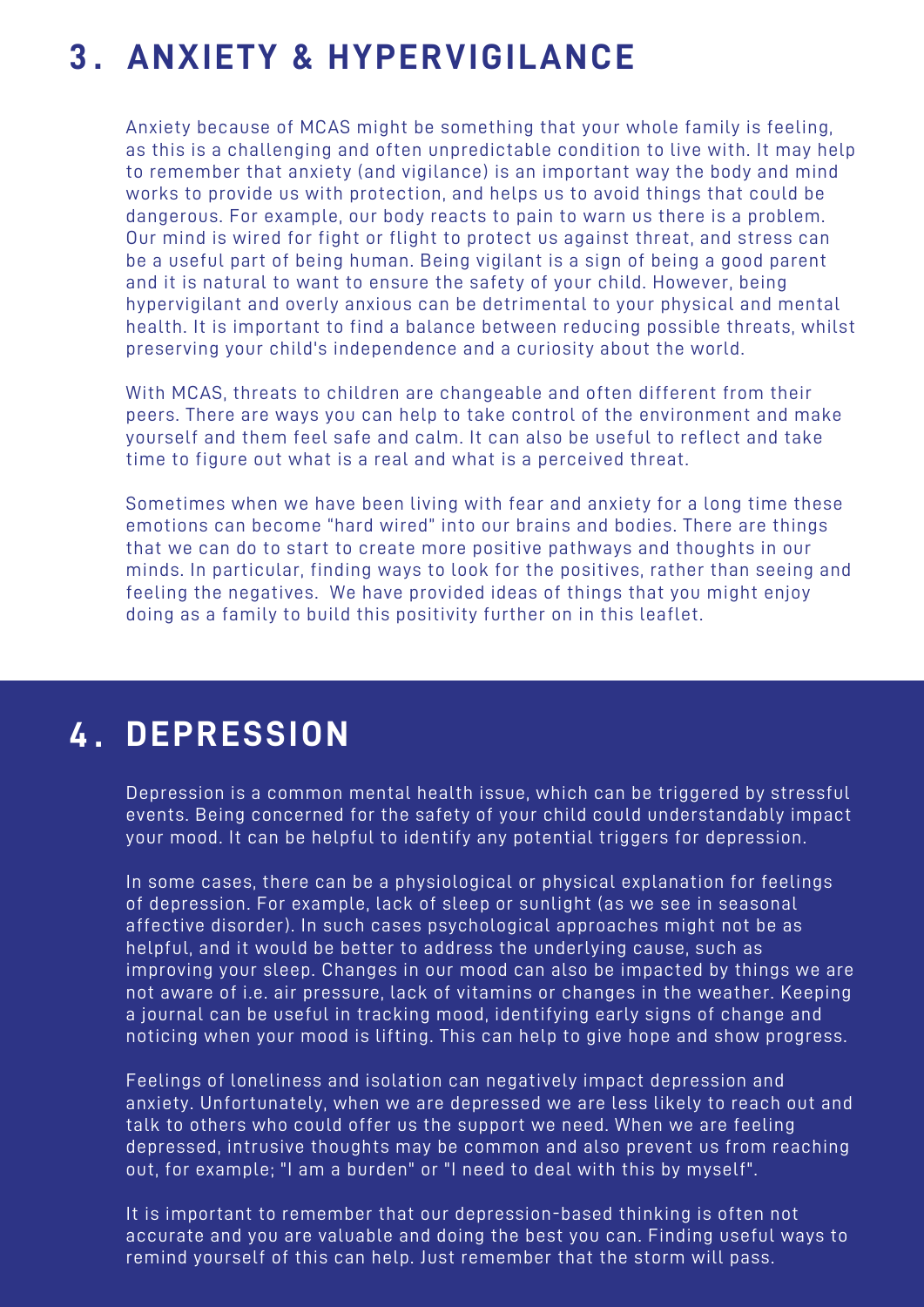It is not uncommon to have intrusive and even suicidal thoughts when feeling depressed or anxious. Speaking to others about our thoughts can help to normalise and soothe them. However, should these thoughts become regular, persistent or if there is a change from thoughts of suicide to the planning stage of suicide, please seek help.

The Samaritans can be contacted on **116 123** for free at any time of day or night.

Other useful resources include:

https://www.mind.org.uk/

https://www.samaritans.org/

https://www.anxietyuk.org.uk/

https://www.giveusashout.org/



## **Moving forward together**

When we are feeling anxious, stressed or depressed it can be difficult to understand and manage our emotions. Sometimes when we lose control, it can amplify feelings of guilt, shame and overwhelm. Being kind and forgiving to yourself during this time is essential.

An important thing you might need to do is accept that you can't always just fix everything. But you can find ways to manage the best that you can.

Sometimes we need to remember the words that we say to our own children – that we can only do the best we can.

When we can accept reality, it can also help us to move away from feelings of suffering and being 'stuck' and embrace the possibilities of moving forward.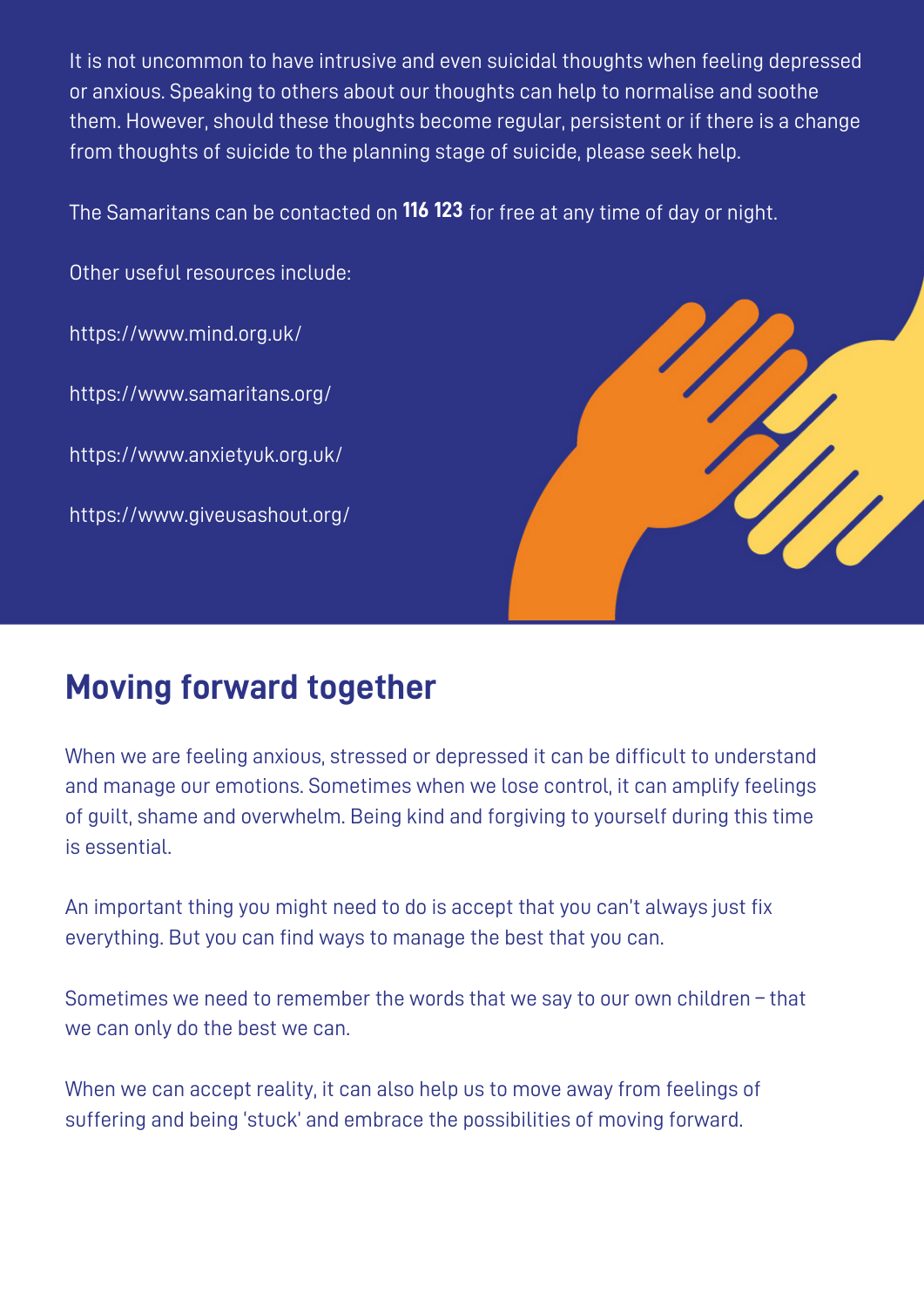#### **Communicating with each other Looking at the positives**

We have created a range of tools for communicating together as a family and helping you to share with each other what you are feeling and experiencing. It can be particularly difficult for young children to share how they are feeling and what symptoms they experience, leaving them having to rely on other people to understand their bodies. Hopefully, this can support them to find the language to talk about their own experiences of MCAS more effectively.

It can also be really difficult to untangle all the different things that are causing stress and anxiety. It can be helpful to separate out and identify what each of these are, so that you can find ways to address them. There is a great visual exercise on our website that uses the analogy of untangling the threads of a ball of wool. You could do this as a family to help each of you to share your worries and find ways to deal with them together.

Sometimes, it can take time to make progress – and moving forward may be built up from many small victories. It is really important to share the positives, talking about each of these small victories and celebrating anything and everything through 'mini celebrations'.

Another idea is to create a 'gratitude jar' where you capture and share the things that you are grateful for and can exchange notes of thanks and appreciation with each other.

Similarly, you could also create a 'feel good' jar that you fill with ideas of what would make you and your family feel good. Both of these ideas could also be part of your selfcare / reflection journal.

Creating a positive way forward together can also involve recognising the 'cans' rather than the 'cannots' – thinking about what insights and tools living with a chronic illness like MCAS has given each of you. For example, compassion for others, resiliency, and an appreciation for the small things in life.

**"One of the best things about having a child with MCAS is the joy and celebration in the smallest of achievements, especially those from battles which others don't have to face – I like to think that gives us more opportunities to celebrate than most! Now I try to see the best in even the darkest moments, because MCAS is something that my daughter lives with – it isn't the whole of her.**

**It also helps me to remember that everyone is facing an invisible battle – and every single parent feels guilty at times. My daughter's illness has helped to shape who she is becoming, she is filled with hope and determination and resilience. She has a compassion and empathy which I have never witnessed before. Not all of the changes that MCAS has brought to our life have been bad."**